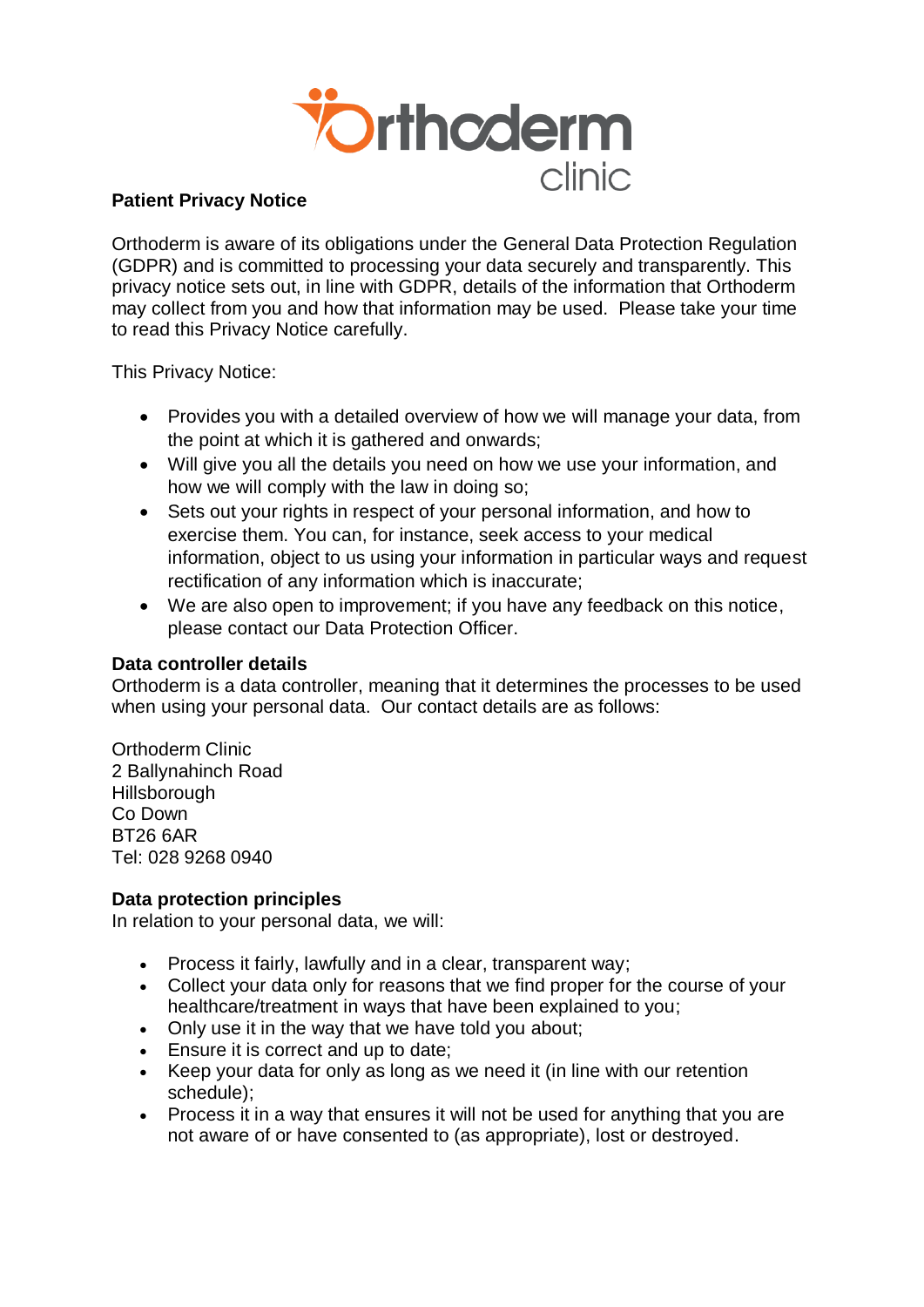# **Types of data we process**

# **Personal Data**

Personal data is any information that is identifiable as belonging to you.

As a patient of Orthoderm, the personal information we hold about you may include the following:

- Your personal details including your name, title, address, date of birth, email address, phone numbers (including those of family members if supplied);
- Health & Care number:
- GP name and address;
- Private Health insurance company, account number and authorisation code;
- Background referral detail.

As our carpark is monitored by CCTV for the purpose of protecting staff and property, we may hold CCTV footage on you. We will only process personal data obtained by the CCTV system in a manner which ensures compliance with legislation.

## **Special Categories Personal Information**

As a patient of Orthoderm, we will hold information relating to your medical treatment which is known as a special category of personal data under the law, meaning that it must be handled even more sensitively. The special categories of personal information we hold about you may include the following:

- Details of healthcare you have received from us;
- Details of your current or former physical or mental health. This may include information about any healthcare you have received (both from Orthoderm directly and other healthcare providers such as GPs, hospitals – this may include private and/or NHS treatment) or need, including information about clinic and hospital visits and medicines administered.

#### **How we collect your data**

Information may be collected directly from you when you:

- Contact Orthoderm to make an appointment for healthcare services;
- Use Orthoderm's services;
- Complete enquiry forms on the Orthoderm website;
- Submit a query to us including through our website, by email or by social media;
- Correspond with us by letter, email, telephone or social media, including where you reference Orthoderm in a public social media post.

We may also collect personal information from other third party sources including. but not limited to:

- General Practitioners;
- Local NHS Trusts:
- Clinicians (including their medical secretaries);
- Your insurance policy provider.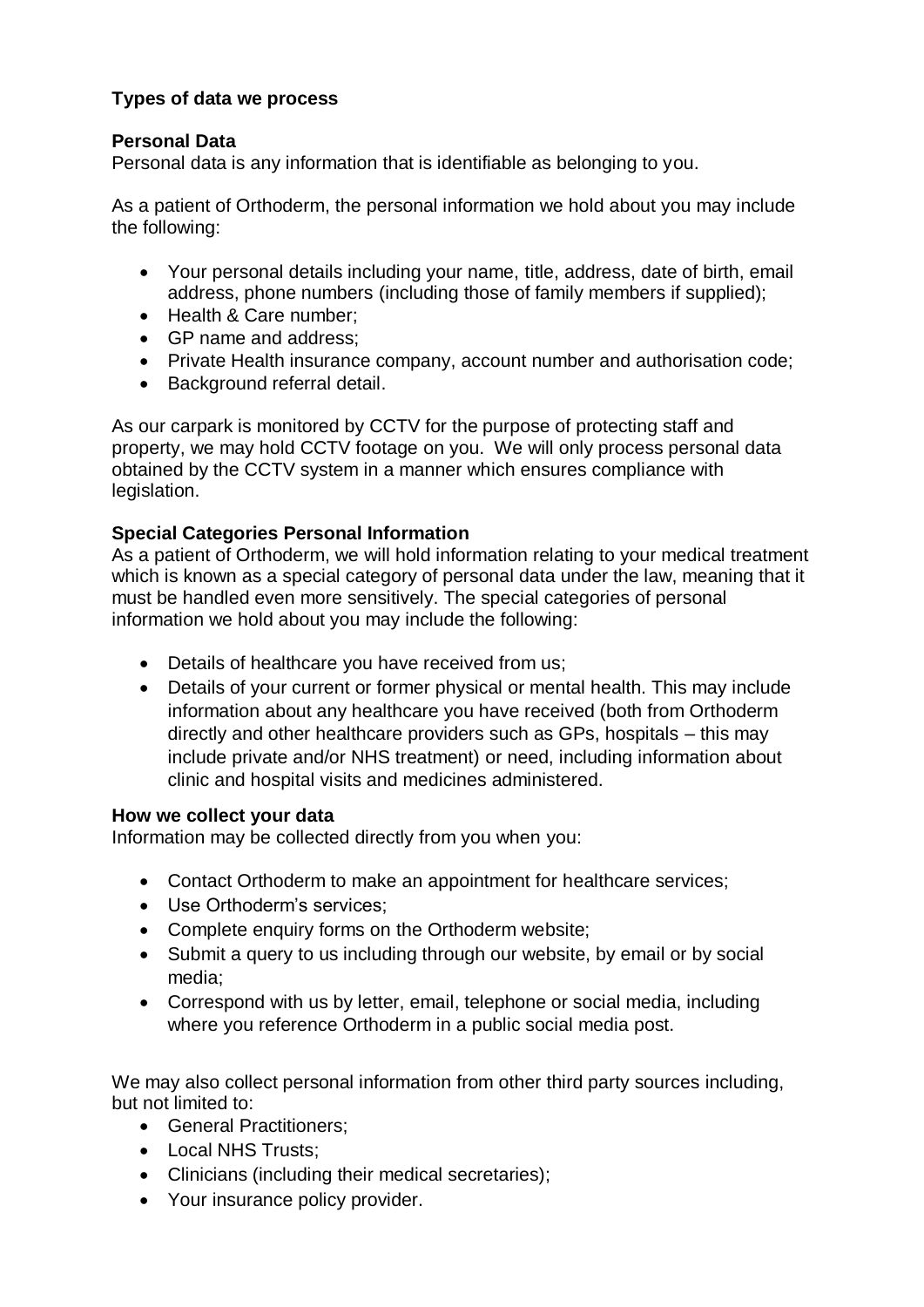# **Why we process your data**

The law on data protection allows us to process your data for certain reason only:

- In order to perform a contract that we are party to;
- In order for us to carry out our legitimate business interests;
- To protect your interests;
- In order to carry out legally required duties; and
- Where something is done on the public interest.

All of the processing carried out by Orthoderm falls into one of the permitted reasons. For example we need to collect your personal data:

- To provide you with healthcare and related services;
- To communicate with any other individual that you ask us to update about your care and updating other healthcare professionals about your care;
- For account settlement purposes to ensure your account and billing is accurate and up to date and for processing payments;
- To carry out clinical audit to assess outcomes and identify improvements;
- Communicating with you and resolving any queries or concerns you may have;
- To comply with our legal or regulatory obligations and defend or exercise our legal rights.

## **Sharing your data**

Your data may be shared with the following third parties (as appropriate):

- Healthcare professionals involved in your treatment (including their medical secretaries);
- Other members of our clinic support staff involved in the delivery of your care eg medical secretaries, receptionist;
- Local NHS trusts:
- Your General Practitioner;
- Anyone that you have asked us to communicate with eg carer/relative;
- Other organisations involved in the provision of care to you eg diagnostic and treatment centres, laboratories;
- Insurance companies who assist in the administration of your healthcare;
- Regulation and Quality Improvement Authority (RQIA);
- The police and other third parties where reasonably necessary for the prevention or detection of crime;
- Debt collection agencies.

We may also share your data with third parties to comply with a legal obligation upon us.

We may communicate with these third parties in a variety of ways including, but not limited to, email, post, fax and telephone.

Orthoderm does not transfer personal data to any recipients outside of the EEA.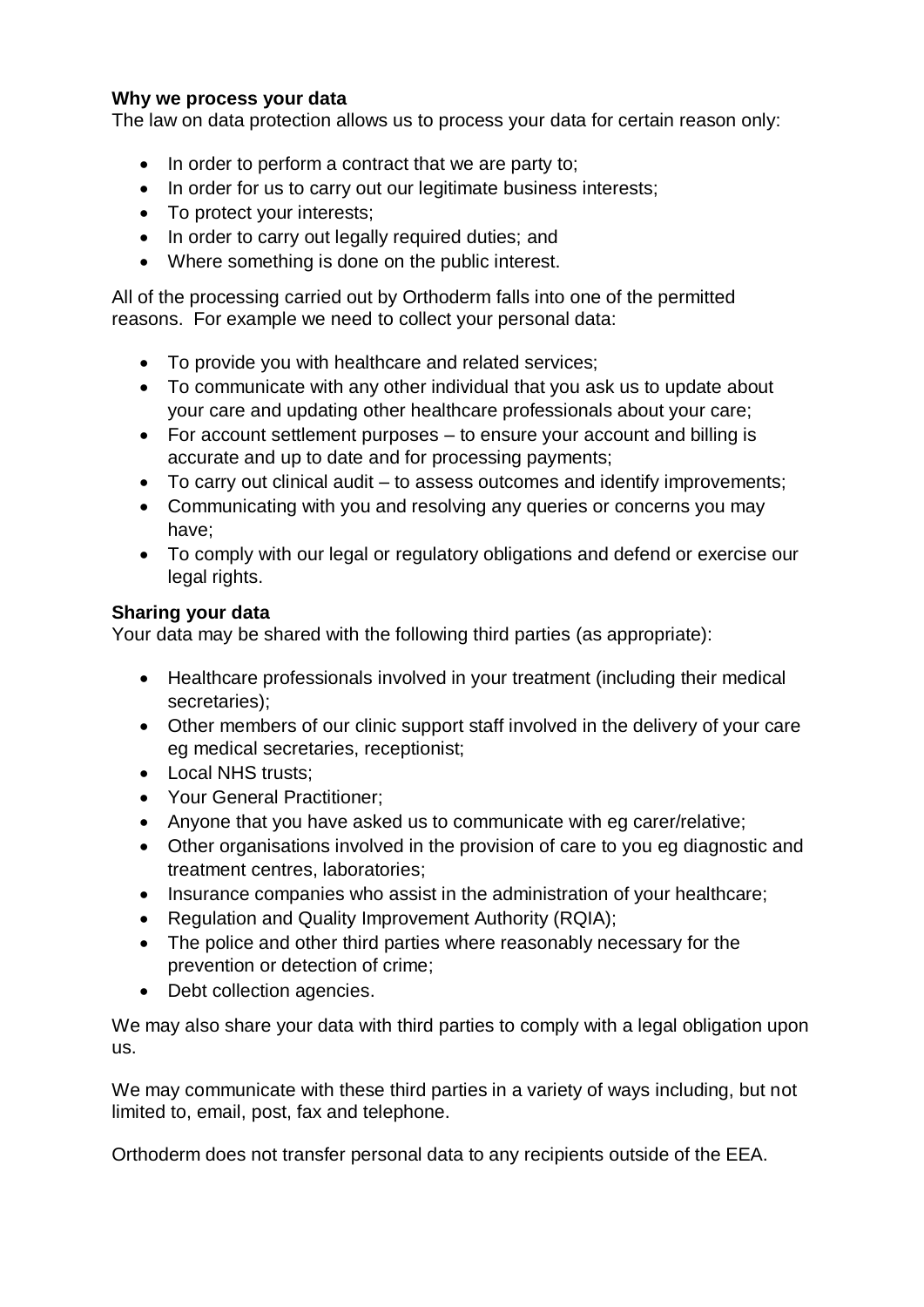# **How long we keep your personal data for**

In line with data protection principles, we will only keep your personal information for as long as reasonably necessary to fulfil the relevant purposes set out in this Privacy Notice and in order to comply with our legal and regulatory obligations.

If you would like further information regarding the periods for which your personal information will be stored, please contact our Data Protection Officer.

### **Your rights in relation to your data**

The law on data protection gives you certain rights in relation to the data we hold on you. These are:

- **The right to be informed**. This means that we must tell you how we use your data, and this is the purpose of this Privacy Notice;
- **The right of access**. You have the right to access the data that we hold on you. To do so, you should make a subject access request by writing to us at the address noted below. We will aim to respond to any request received from you within one month from your request, although this may be extended in some circumstances in line with Data Protection laws. Access to your data will usually be provided free of charge, although in certain circumstances we may make a small charge where we are entitled to do so under the Data Protection laws.
- **The right for any inaccuracies to be corrected**. If any data that we hold about you is incomplete or inaccurate, you are able to ask us to correct it;
- **The right to erasure** (also known as the right to be forgotten). If you would like us to stop processing your data, you have the right to ask us to delete it from our systems where you believe there is no reason for us to continue processing it. However, they may be legal or regulatory reasons why we need to keep or use your information;
- **The right to restrict the processing of the data**. For example, if you believe the data we hold is incorrect, we will stop processing the data (whilst still holding it) until we have ensured that the data is correct. However, we do not have to comply with all requests to restrict our use of your personal information. In particular, for example, we do not have to comply with your request if the information is necessary to perform tasks which are in the public interest, including public health, or for the purposes of establishing, exercise or defending legal claims;
- **The right to portability**. You may transfer the data that we hold on you for your own purposes across different services. The information must be transferred in an electronic format;
- **The right to object to the inclusion of any information**. You have the right to object to the way we use your data where we are using it for our legitimate interests;
- **The right to regulate any automated decision-making and profiling of personal data.** Patients who attend our clinic will not be evaluated on the basis of automated processing nor is any decision making automated.

Where you have provided consent to our use of your data, you also have the unrestricted right to withdraw that consent at any time. Withdrawing your consent means that we will stop processing the data that you had previously given us